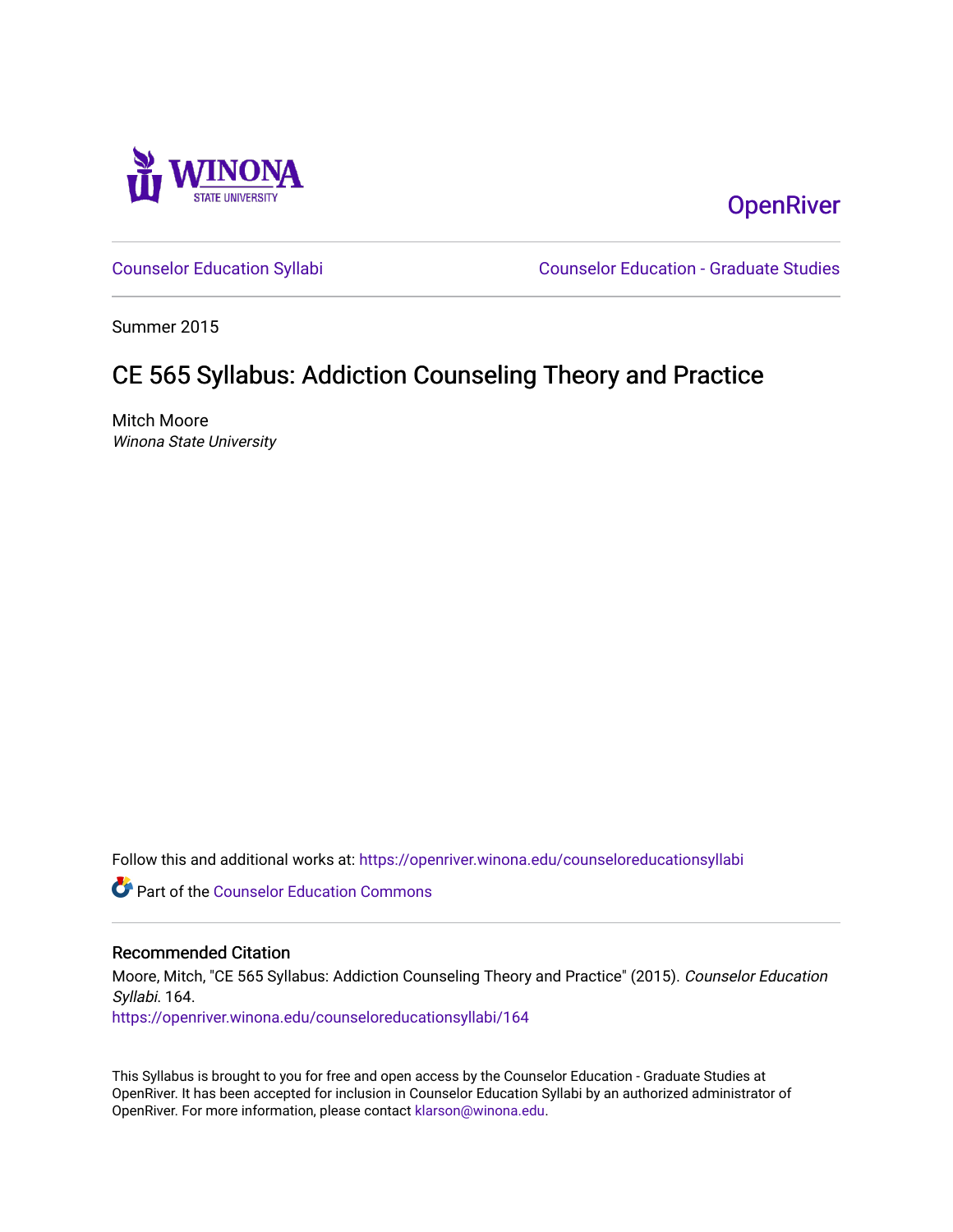



#### **WINONA STATE UNIVERSITY COLLEGE OF EDUCATION—COUNSELOR EDUCATION DEPARTMENT Summer Session I – 2015 CE 565 - Addiction Counseling: Theory and Practice (4 semester credits)**

**Faculty Name:** Mitch Moore, PhD, MS, LADC-S, CPP **ID**: 000405 **Office:** EA 207, 859 30<sup>th</sup> Avenue SE, Rochester, MN 55904 **Office Hours:** By appointment **Contact Information: [MMoore@winona.edu](mailto:MMoore@winona.edu) Office:** (507) 529-6118 or **Cell:** (507) 951-3399

### **SHORT FACULTY BIO**

I am a straight, gender male (preferred gender pronouns he/his/him), GLBT ally, licensed alcohol and drug counselor (MN license #300769), and certified prevention professional in the state of Minnesota, and I have worked in the chemical dependency field since 1988. I have a doctorate degree in Adult Education from the University of Minnesota, and a MS in Counselor Education (1991), and BS degrees in Psychology and Political Science (1987), from Winona State University. I retired in 2012 from the Federal Prison System as a drug treatment specialist where I developed and facilitated drug abuse programs for adult female and male offenders.

# **COURSE DESCRIPTION**

This course provides students with an overview of various theoretical orientations, models, and methods for delivering client education and treatment from both and individual and group perspectives. Students will be introduced to evidenced-based treatment approaches, including motivational interviewing/ enhancement therapy, cognitive-behavioral approaches, and 12-Step facilitation, and others. Working with clients in crisis and with co-occurring disorders will be emphasized. Grade only.

# **REQUIRED TEXT**

- Walters, S. T. & Rotgers, F. (2012). Treating Substance Abuse, 3rd Edition, Theory and Technique. New York: Guilford Press. ISBN: 978-1-4625-1351-2.
- DeSanto, P. (2013, January). *Effective Addiction Treatment: The Minnesota Alternative*. Spring Lake Park, MN: Minnesota Alternatives, LLC. ISBN; 978-1-4783-3243-5.

Course readings as assigned (see D2L).

# **SUGGEST TEXT**

- Baird, B. N. (2014). The Internship, Practicum, & Field Placement Handbook: A Guide for the Helping Professions, 7<sup>th</sup> Ed. New York: Pearson. ISBN-13: 978-0-205-95965-5
- Bowen, S. Chawla, N., & Marlatt, G. A. (2010). Mindfulness-Based Relapse Prevention for Addictive Behaviors: A Clinician's Guide. New York: The Guilford Press. ISBN 978-1-60623-987-2
- Boren, J. J., Simon Oken, L., & Carroll, K. M. (2000). Approaches to Drug Abuse Counseling, Publication #00-4151. Bethesda, MD: U.S. Department of Health and Hyman Services, National Institutes of Health, National Institute on Drug Abuse. Available for free download at:<http://archives.drugabuse.gov/pdf/ADAC/ApproachestoDACounseling.pdf>
- Hayes, S. C. & Levin, M. E. (eds.) (2012). Mindfulness & Acceptance for Addictive Behaviors. Oakland, CA: New Harbinger Publications (Context Press). ISBN: 978-1-60882-216-4
- Miller, W. R. & Rollnick, S. (2013). *Motivational Interviewing: Helping People Change, 3<sup>rd</sup>*. New York: The Guilford Press. ISBN: 978-1-60918-227-4.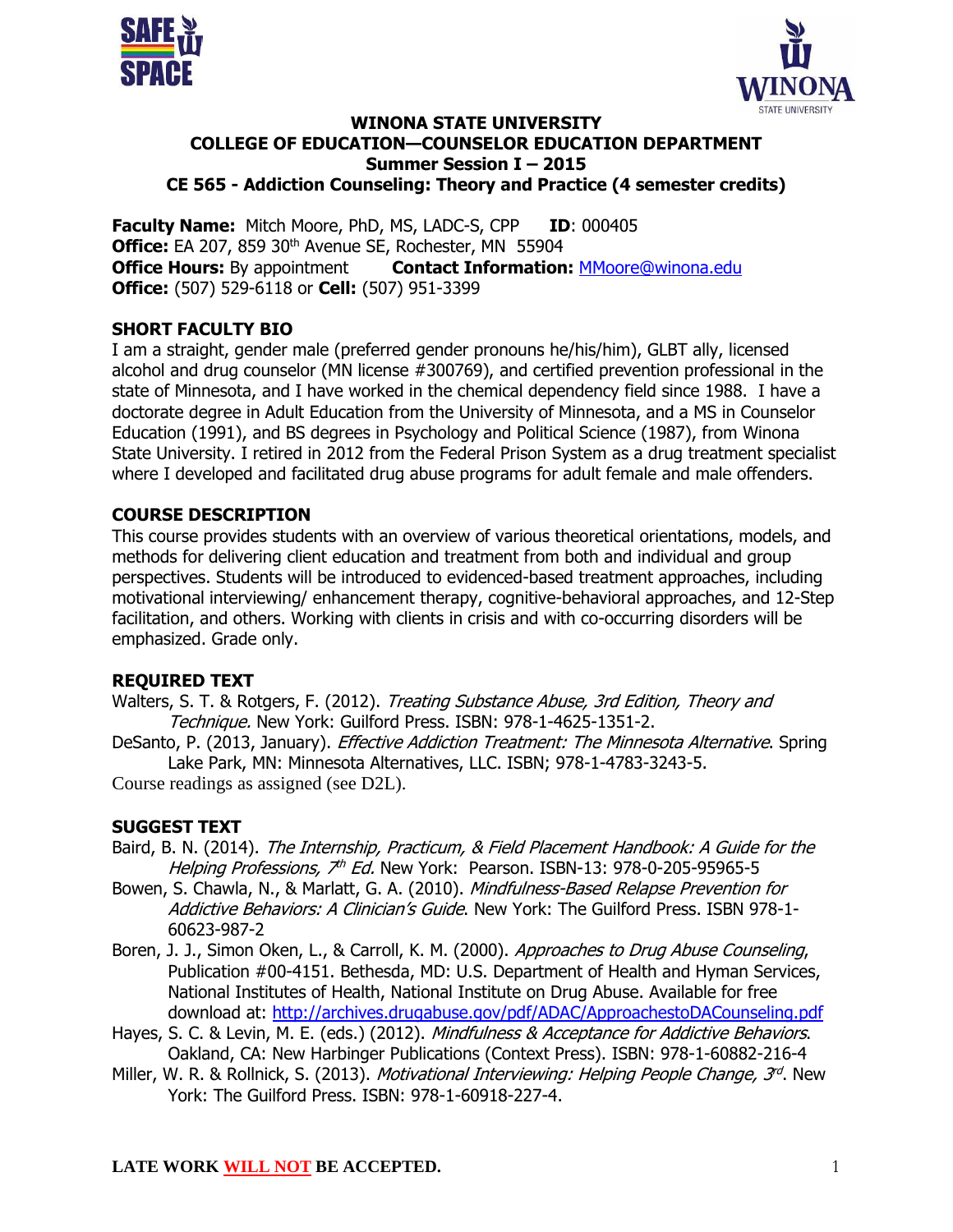



- Perkinson, R. R. (2012). *Chemical Dependency Counseling: A Practical Guide, 4th Ed.* Thousand Oaks, CA: Sage Publications, Inc. ISBN-13: 978-1-4129-7921-4. This comprehensive text is highly recommended and is an exceptional resource for all of the ACCP courses!
- Substance Abuse and Mental Health Services Administration (SAMHSA), Treatment Improvement Protocol (TIP) series. Available for free download at: [http://store.samhsa.gov/list/series?name=TIP-Series-Treatment-Improvement-](http://store.samhsa.gov/list/series?name=TIP-Series-Treatment-Improvement-Protocols-TIPS-)[Protocols-TIPS-](http://store.samhsa.gov/list/series?name=TIP-Series-Treatment-Improvement-Protocols-TIPS-) and Technical Assistance Publication (TAP) series: <http://store.samhsa.gov/list/series?name=Technical-Assistance-Publications-TAPs>
- Yalisove, D. (2010). *Developing Clinical Skills for Substance Abuse Counseling*. Alexandria, VA: American Counseling Association. ISBN 978-1-55620-307-7.

# **Motivational Interviewing Resources**

- A Brief Guide to Motivational Interviewing: <http://www.psychmap.org/uploads/Motivational%20Interviewing%20brief%20guide.pdf>
- Motivational Interviewing Strategies and Techniques: Rationales and Examples: [http://www.nova.edu/gsc/forms/mi\\_rationale\\_techniques.pdf](http://www.nova.edu/gsc/forms/mi_rationale_techniques.pdf)
- Using Motivational Interviewing in SMART Recovery: <http://www.smartrecovery.org/resources/UsingMIinSR.pdf>

#### **LEARNING OBJECTIVES**

Student will be able to:

- Identify and have a working familiarity with predominant addictions counseling theories and evidence-based practices in use in the treatment of addictions today.
- Comprehend and articulate the operation of an addiction counseling center/treatment facility and how it serves its clients and the community.
- Begin developing effective individual and group counseling skills.
- Present on various theoretical approaches to addictions counseling.
- Conceptualize and present a personal theory and practice model for addictions counseling through the development of a personal theory and practice paper.

# **LADC AND CACREP REQUIREMENTS**

# **Minnesota Licensed Alcohol and Drug Counselor Education Requirements**

Minnesota Statutes, Section 148F.025, Subdivision 2. Education requirements for licensure. An applicant for licensure must submit evidence satisfactory to the board that the applicant has: (2) received 18 semester credits or 270 clock hours of academic course work and 880 clock hours of supervised alcohol and drug counseling practicum from an accredited school or education program. The course work and practicum do not have to be part of the bachelor's degree earned under clause (1). The academic course work must be in the following areas: (i) an overview of the transdisciplinary foundations of alcohol and drug counseling, including theories of chemical dependency, the continuum of care, and the process of change; (v) co-occurring disorders; and (vi) the core functions defined in section [148F.01, subdivision 10.](https://www.revisor.mn.gov/statutes?id=148F.01#stat.148F.01.10)

#### **Section 148F.01, Subdivision 9. Competence.**

"Competence" means the ability to provide services within the practice of alcohol and drug counseling as defined in subdivision 18, that:

(1) are rendered with reasonable skill and safety; (2) meet minimum standards of acceptable and prevailing practice as described in section [148F.12;](https://www.revisor.mn.gov/statutes?id=148F.12#stat.148F.12) and (3) take into account human diversity.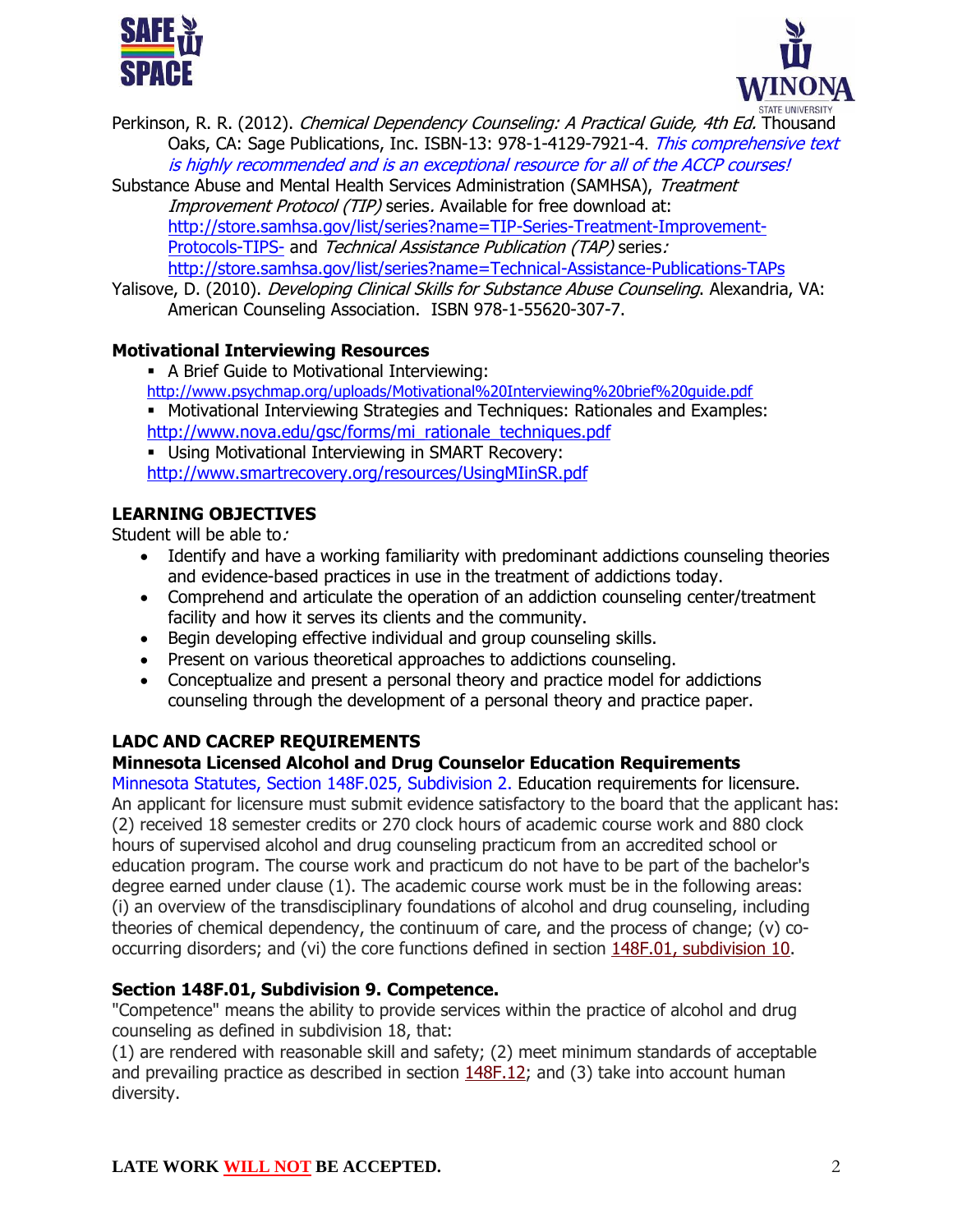



# **Section 148F.01, Subdivision 10. Core functions.**

"Core functions" means the following services provided in alcohol and drug treatment:

(6) "counseling" means the utilization of special skills to assist individuals, families, or groups in achieving objectives through exploration of a problem and its ramifications; examination of attitudes and feelings; consideration of alternative solutions; and decision making;

(8) "crisis intervention" means those services which respond to an alcohol or other drug user's needs during acute emotional or physical distress;

(9) "client education" means the provision of information to clients who are receiving or seeking counseling concerning alcohol and other drug abuse and the available services and resources;

# **Section 148F.01, Subdivision 18**. **Practice of alcohol and drug counseling.**

"Practice of alcohol and drug counseling" means the observation, description, evaluation, interpretation, and modification of human behavior by the application of core functions as it relates to the harmful or pathological use or abuse of alcohol or other drugs. The practice of alcohol and drug counseling includes, but is not limited to, the following activities, regardless of whether the counselor receives compensation for the activities:

(1) assisting clients who use alcohol or drugs, evaluating that use, and recognizing dependency if it exists;

(2) assisting clients with alcohol or other drug problems to gain insight and motivation aimed at resolving those problems;

(3) providing experienced professional guidance, assistance, and support for the client's efforts to develop and maintain a responsible functional lifestyle; and

(7) alcohol and other drug abuse education for clients.

# **Section 148F.01, Subdivision 19. Practice foundation.**

"Practice foundation" means that an alcohol and drug counseling service or continuing education activity is based upon observations, methods, procedures, or theories that are generally accepted by the professional community in alcohol and drug counseling.

### **Council for Accreditation of Counseling and Related Educational Programs (CACREP) Related Standards (2009 draft):**

c. 1. Knows the principles of addiction education, prevention, intervention, and consultation.

c. 2. Knows the models of treatment, prevention, recovery, relapse prevention, and continuing care for addictive disorders and related problems.

c.3. Recognizes the importance of family, social networks, and community systems in the treatment and recovery process.

c. 4. Understands the role of spirituality in the addiction recovery process.

c. 5. Knows a variety of helping strategies for reducing the negative effects of substance use, abuse, dependence, and addictive disorders.

c. 8. Understands the principles of intervention for persons with addictions during times of crises, disasters, and other trauma-causing events.

d. 5. Demonstrates the ability to provide counseling and education about addictive disorders to families and others who are affected by clients with addictions.

h.4. Helps clients identify the effects of addiction on life problems and the effects of continued harmful use or abuse.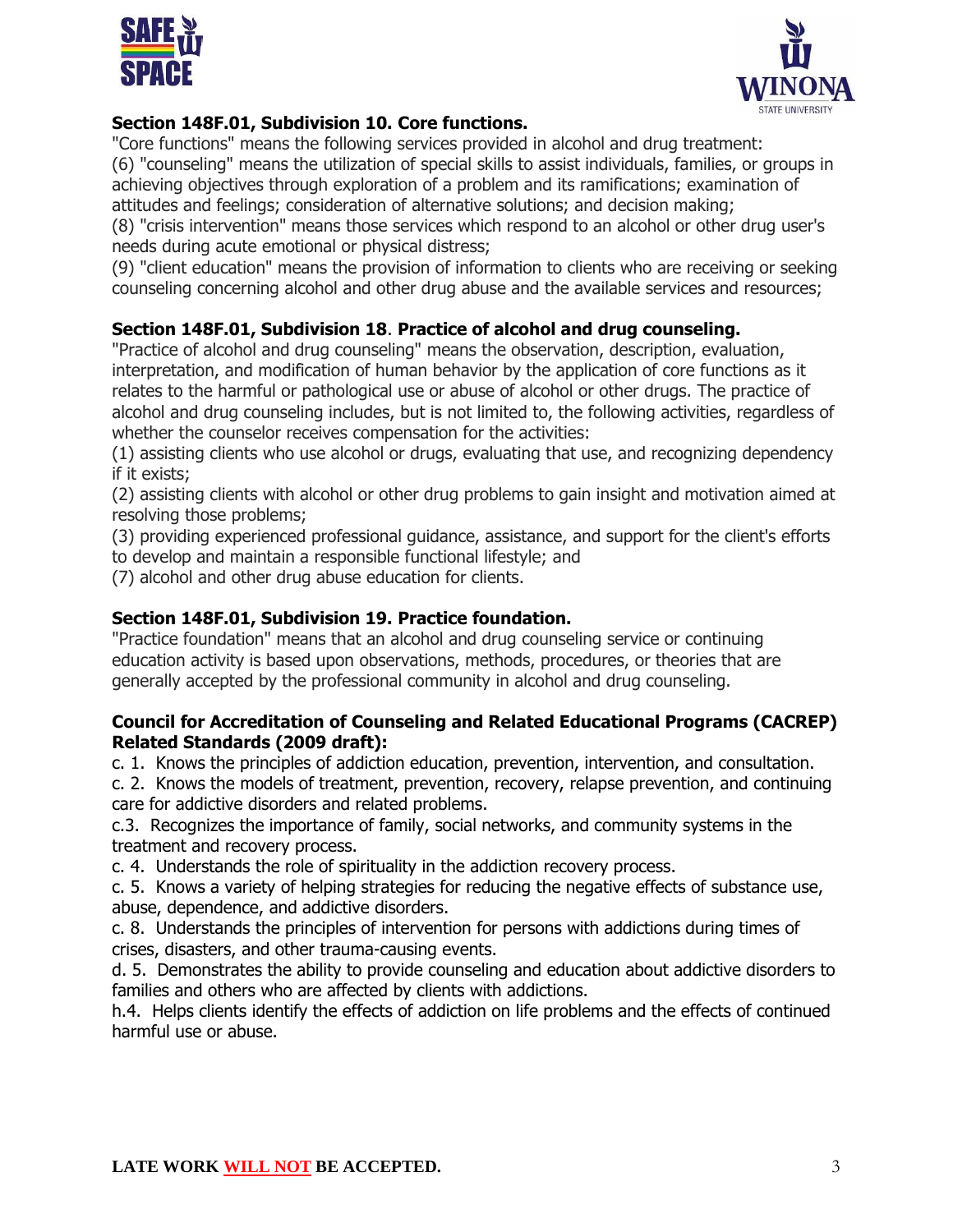



# **COURSE REQUIREMENTS**

| # | <b>Assignment</b>                                                                                                      | <b>Assignment Due</b><br><b>Dates</b>        | <b>Points</b><br><b>Possible</b> |
|---|------------------------------------------------------------------------------------------------------------------------|----------------------------------------------|----------------------------------|
|   | Mandated Reporter Online Training                                                                                      | Monday, May 18th<br>2015 by 11:59 pm         | 25                               |
| 2 | Addictions counseling theory & application project                                                                     | Monday, June $15^{th}$ ,<br>2015 by 11:59 pm | 75                               |
| 3 | Field experience at an addictions counseling facility &<br>interview with LADC; written report of experience required. | Monday, July 13th,<br>2015 by 11:59 pm       | 150                              |
| 4 | Integrative personal theory & practice of addictions<br>counseling paper                                               | Monday, Aug. 3rd,<br>2015 by 11:59 pm        | 150                              |
|   | 8 "Pop" Quizzes, 25 pts each                                                                                           | (see below)                                  | 200                              |
|   |                                                                                                                        | <b>TOTAL =</b>                               | 600                              |

#### **TENTATIVE COURSE SCHEDULE**

| Week<br>of              | <b>Topics &amp; Assignments</b>                                                                  |  |  |  |  |  |  |  |  |
|-------------------------|--------------------------------------------------------------------------------------------------|--|--|--|--|--|--|--|--|
| $\mathbf{1}$            | <b>Read:</b> Walters & Rotgers' Treating Substance Abuse (TSA): Theory & Technique, $3^{rd}$ Ed. |  |  |  |  |  |  |  |  |
| $5/11 - 15$             | Chapters 1, 2, & 3, Motivation, Motivational Interviewing & Behavioral Economics                 |  |  |  |  |  |  |  |  |
|                         | Quiz #1, 25 pts, due to the course Dropbox Friday, 5/15/15, 11:59 pm.                            |  |  |  |  |  |  |  |  |
|                         | Assignment #1, 25 pts, due to the course Dropbox Monday, 5/18/15, 11:59 PM.                      |  |  |  |  |  |  |  |  |
| $\overline{2}$          | Read: TSA, Chapters 4, 5 & 6, Contingency Management, CBT & Behavioral Treatment                 |  |  |  |  |  |  |  |  |
| $5/18 - 22$             | Quiz #2, 25 pts, due to the course Dropbox Friday, 5/22/15, 11:59 pm.                            |  |  |  |  |  |  |  |  |
| $\overline{\mathbf{3}}$ | Read: DeSanto P. (2013). Effective Addiction Treatment: The Minnesota Alternative (EAT).         |  |  |  |  |  |  |  |  |
| $5/25-29$               | Spring Lake Park, MN: Minnesota Alternatives, LLC. Chapters 1, 2, & 3                            |  |  |  |  |  |  |  |  |
|                         | Special Topic Area: Contextual CBT and ACT Happy Memorial Day!                                   |  |  |  |  |  |  |  |  |
| 4                       | Read: TSA, Chapters 7 & 8, 12 Step Approach                                                      |  |  |  |  |  |  |  |  |
| $6/1 - 5$               | Quiz #3, 25 pts, due to the course Dropbox Friday, 6/5/15, 11:59 pm.                             |  |  |  |  |  |  |  |  |
| 5                       | Read: EAT, Chapters 4 & 5 Special Topic Area: Group Counseling                                   |  |  |  |  |  |  |  |  |
| $6/8 - 12$              | Assignment #2, 100 pts, due to the course Dropbox Monday, 6/15/15, 11:59 PM.                     |  |  |  |  |  |  |  |  |
| 6                       | Read: EAT, Chapters 6 Special Topic Area: Individual Counseling                                  |  |  |  |  |  |  |  |  |
| $6/15 - 19$             | Quiz #4, 25 pts, due to the course Dropbox Friday, 6/19/15, 11:59 pm.                            |  |  |  |  |  |  |  |  |
| 7                       | Read: TSA, Chapters 9 & 10, Family Therapy Approaches                                            |  |  |  |  |  |  |  |  |
| $6/22 - 26$             | Quiz #5, 25 pts, due to the course Dropbox Friday, 6/26/15, 11:59 pm.                            |  |  |  |  |  |  |  |  |
| 8                       | Read: EAT, Chapters 7 & 8 Special Topic Area: Crisis Intervention & Management                   |  |  |  |  |  |  |  |  |
| $6 - 29 - 7/3$          | Happy 4 <sup>th</sup> of July!                                                                   |  |  |  |  |  |  |  |  |
| 9                       | <b>Special Topic Area:</b> Approaches to Relapse Prevention & Recovery Maintenance               |  |  |  |  |  |  |  |  |
| $7/6 - 10$              | Assignment #3, 150 points, due to Dropbox by Monday, 7/13/15, 11:59 PM.                          |  |  |  |  |  |  |  |  |
| 10                      | Read: TSA, Chapters 11, 12 & 13, Integrating Therapy & Pharmacotherapy & Primary Care            |  |  |  |  |  |  |  |  |
| $7/13 - 17$             | Quiz #6, 25 pts, due to the course Dropbox Friday, 7/17/15, 11:59 pm.                            |  |  |  |  |  |  |  |  |
| 11                      | Read: EAT, Chapters 9 & 10 Special Topic Area: Harm Reduction Approaches & HIV/AIDS              |  |  |  |  |  |  |  |  |
| 7/20-24                 | Quiz #7, 25 pts, due to the course Dropbox Friday, 7/24/15, 11:59 pm.                            |  |  |  |  |  |  |  |  |
| 12                      | Read: TSA, Chapters 14 & 15, Integrating Approaches & Case Management                            |  |  |  |  |  |  |  |  |
| $7/27 - 31$             | Assignment #4, 150 points, due to Dropbox by Monday, 8/3/15, 11:59 PM.                           |  |  |  |  |  |  |  |  |
| 13                      | <b>Special Topic Area: Trauma-Informed Approaches</b>                                            |  |  |  |  |  |  |  |  |
| $8/3 - 7$               | Quiz #8, 25 pts, due to the course Dropbox Friday, 8/7/15, 11:59 pm.                             |  |  |  |  |  |  |  |  |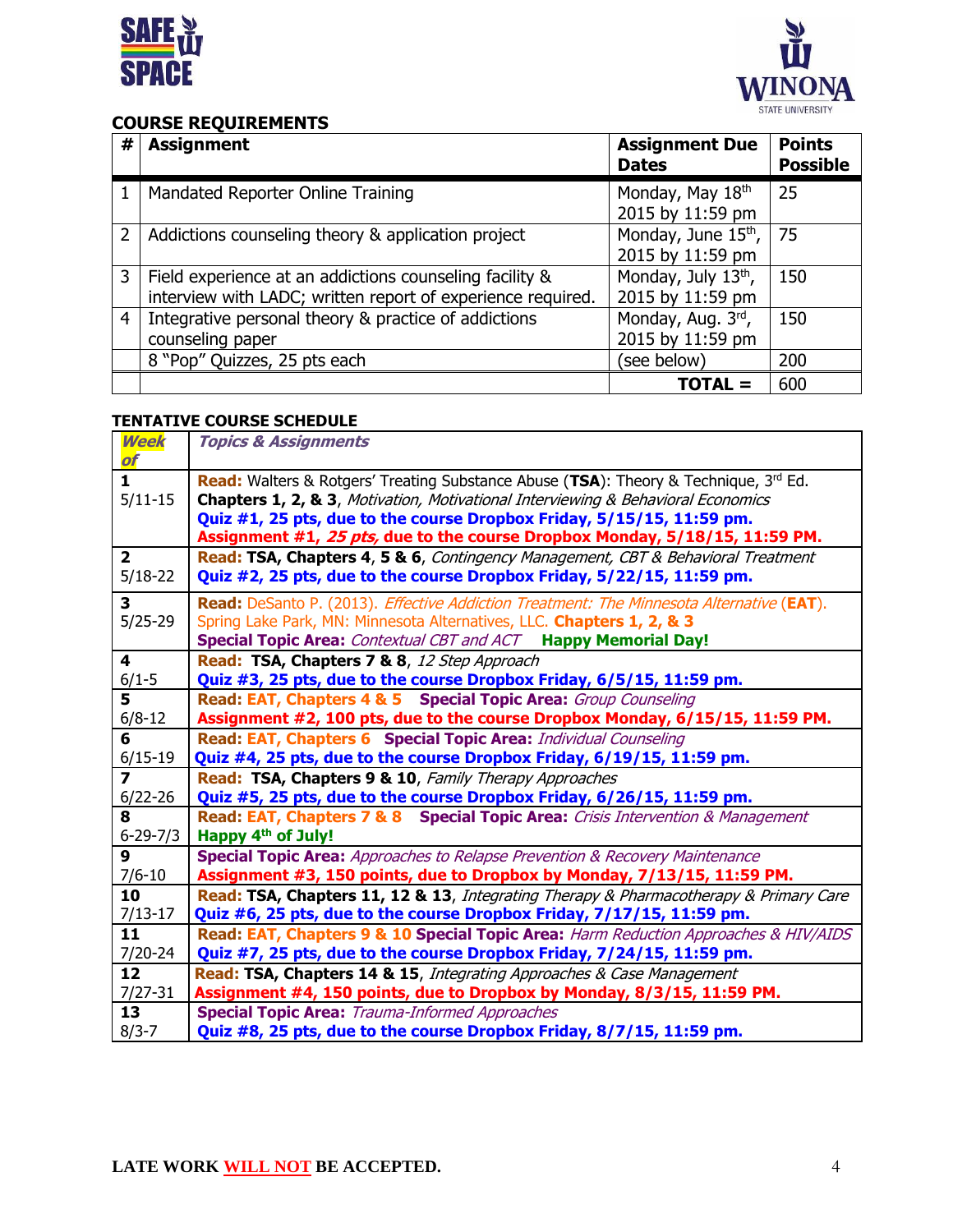



#### **GRADE SCALE**

| Percentage | <b>Points</b> | Grade | Percentage | <b>Points</b> | Grade |
|------------|---------------|-------|------------|---------------|-------|
| 100-93%    | 600-558       |       | 92-86%:    | 557-516       |       |
| 85-79%:    | 515-474       | ֊     | 78-72%     | 473-432       |       |

# **ASSIGNMENTS Get Started Early!**

### **1. Mandated Reporter Online Training (25 POINTS), due Monday, May 18, 2015, by 11:59 PM.**

**DIRECTIONS:** Click on the **Materials** tab, **Content**, **Mandated Reporting**, and then access the document titled **Mandated Reporting & Vulnerability** (the first document).

It will instruct you to go to the Minnesota Department of Human Services Adult Protective Services Unit home page:

[http://www.dhs.state.mn.us/main/idcplg?IdcService=GET\\_DYNAMIC\\_CONVERSION&RevisionSe](http://www.dhs.state.mn.us/main/idcplg?IdcService=GET_DYNAMIC_CONVERSION&RevisionSelectionMethod=LatestReleased&dDocName=id_005710) [lectionMethod=LatestReleased&dDocName=id\\_005710.](http://www.dhs.state.mn.us/main/idcplg?IdcService=GET_DYNAMIC_CONVERSION&RevisionSelectionMethod=LatestReleased&dDocName=id_005710)

Read through the page scrolling downward.

After reviewing the information on this page, return to approximately the middle portion of the site and stop at the heading titled *Mandated Reporter Training*. Then, click on the hyperlink titled Online Mandated Reporter Training (the URL is: Vulnerable Adults Mandated Reporting Online Training: [http://www.dhs.state.mn.us/DSDTraining/WebManRpt/default.htm\)](http://www.dhs.state.mn.us/DSDTraining/WebManRpt/default.htm).

After successfully completing the training you will receive a **certificate of completion** you can print.

**Write your name and date on the certificate, scan it, and submit it to the course Dropbox as proof of course completion.**

#### **2. Addictions counseling theory & application project (75 POINTS), due Monday June 15, 2015, by 11:59 PM.**

Each student will select an addictions counseling approach to research—both the *theory* and practice (application)—and prepare a PowerPoint and video presentation. Depending on your level of technical expertise, the PowerPoint presentation can be either combined with (integrated into), or separate from, your video presentation. In lieu of the video presentation, you can submit a research-style paper, 6-8 pages in length (not including title or reference pages), with full APA format.

Whether you choose to do a PowerPoint and video presentation, or a PowerPoint and paper, you need to utilize and reference at least 3 additional references (*Wikipedia or other similar* sources are NOT acceptable)**.** Your research will culminate with a 30-minute PowerPoint and video presentation (or PowerPoint & 6-8 page paper) highlighting key components of the theory & its application.

# **Grading Rubric:**

Your research process and PowerPoint and video presentations/paper included:

- Literature review of the history & theoretical foundations (**15 pts**),
- Key components (**15 pts**),
- Basic techniques and application (**15 pts**),
- Both efficacy & imitations of the approach (**15 pts**),
- Student spoke clearly, was easy to understand, had a good 'public' presence, and demonstrated command of the material (for video presentation), **or** for paper, overall writing proficiency (punctuation, spelling, grammar, etc.) & APA format compliance (**15 pts**). **Total = 75 points**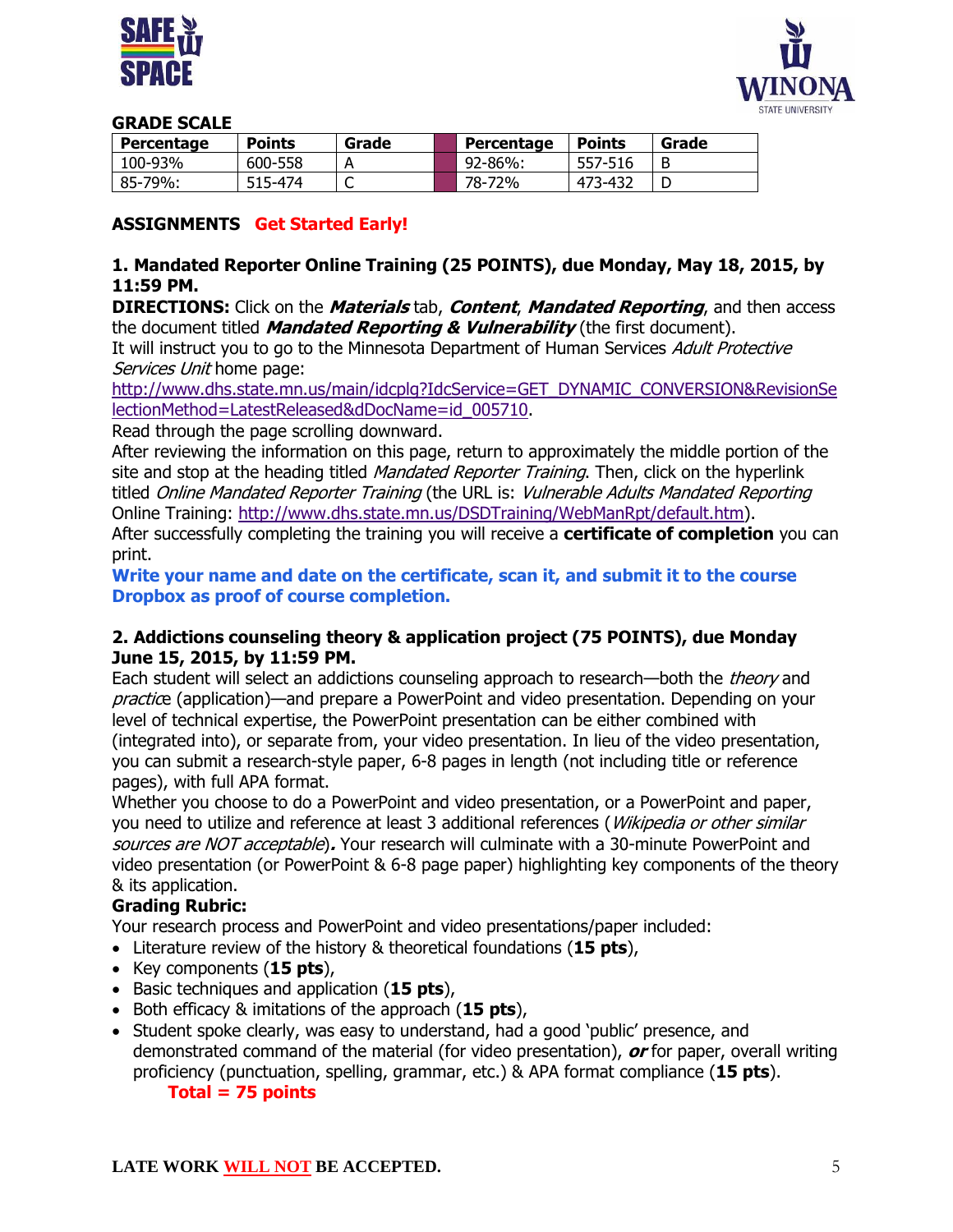



**Potential topic/resources** (These are just ideas, and I'd be happy to loan them out!)**:**

- Abel, N. J. & O'Brien, J. M. (2015). Treating Addictions with EMDR Therapy and the Stages of Change. New York: Springer Publishing Company. ISBN: 978-0-8261-9856-3
- Bowen, S., Chawla, N., and Marlatt, G. A. (2011). Mindfulness-Based Relapse Prevention for Addictive Behaviors: A Clinician's Guide. New York: The Guilford Press. ISBN: 978-1-60623-987-2.
- Hayes, S. C. & Levin, M. (2012). Mindfulness and Acceptance for Addictive Behaviors: Applying Contextual CBT to Substance Abuse and Behavioral Addictions. Oakland, CA: New Harbinger Publications, Inc. (Context Press). ISBN: 9781608822164
- Jacobs-Stewart, T. (2010). Mindfulness and the 12 Steps: Living Recovery in the Present Moment. Center City, MN: Hazelden. ISBN: 978-1-59285-820-0
- **-** Levine, N. (2014). *Refuge Recovery: A Buddhist Path to Recovering from Addiction*. New York: HarperCollins Publications. ISBN: 978-0-06-212284-1
- Najavits, L. M. (2002). Seeking Safety: A Treatment Manual for PTSD and Substance Abuse. New York: The Guilford Press. ISBN: 1-57230-639-4.
- Pederson, L. (2013). *DBT Skills Training for Integrated Dual Disorder Treatment* Settings. Eau Claire, WI: Premier Publishing & Media. ISBN: 978-1-93612-832-7.
- Tatarsky, A. (2002). Harm Reduction Psychotherapy: A New Treatment for Alcohol and Drug Problems. Northvale, NJ: Jason Aronson, Inc. ISBN: 0-7657-0352-1
- Velasquez, M. M., Maurer, G. G., Crouch, C., & DiClemente, C. C. (2001). Group Treatment for Substance Abuse: A Stages-of-Change Therapy Manual. New York: The Guilford Press. ISBN: 1-57230-625-4.

# **3. Field experience and written report (150 pts), due Monday, July 13, 2015, by 11:59 PM.**

Students are required to visit and spend a full day at an addictions counseling agency or facility and observe & participate (as much as possible) in activities associated with the day-to-day work of professional addiction & mental health counseling staff at the site. This can also be two 1/2-day visits at the same site, or at two separate sites. The visit(s) should include:

- A tour of the facility along with a general overview and orientation to programs offered at the site.
- Observation of an individual and a group counseling session (as approved by the site).
- Lastly, interview a professional mental health counseling staff member at the site (LADC, LPC/LPCC, LMFT, LICSW, or PsyD/ PhD) in order to gain a basic knowledge and understanding of the theory and practice of counseling utilized by the mental health practitioner and/or the site.

Upon completion of the field site visit students are required to prepare a written report on their experience.

**NOTE:** The visits must take place during Summer Session—previous such visits to this or similar facilities do not count!

# **Grading Rubric:**

The report is to be a typed 8-10 pages in length (not including title or reference pages), full APA format, with at least 3-5 additional references (Wikipedia or other similar sources are NOT acceptable)**,** which must include the following (**hint:** these might be your section headings; also, make sure to cover these questions in your interview):

**a. Site demographics** – Name of site(s), site address, phone number, email and/or web page URL, and name of key contact person(s); history and overview of agency/facility, how its funded, managed, etc. Also include the date(s) of your visit! (**15 pts**)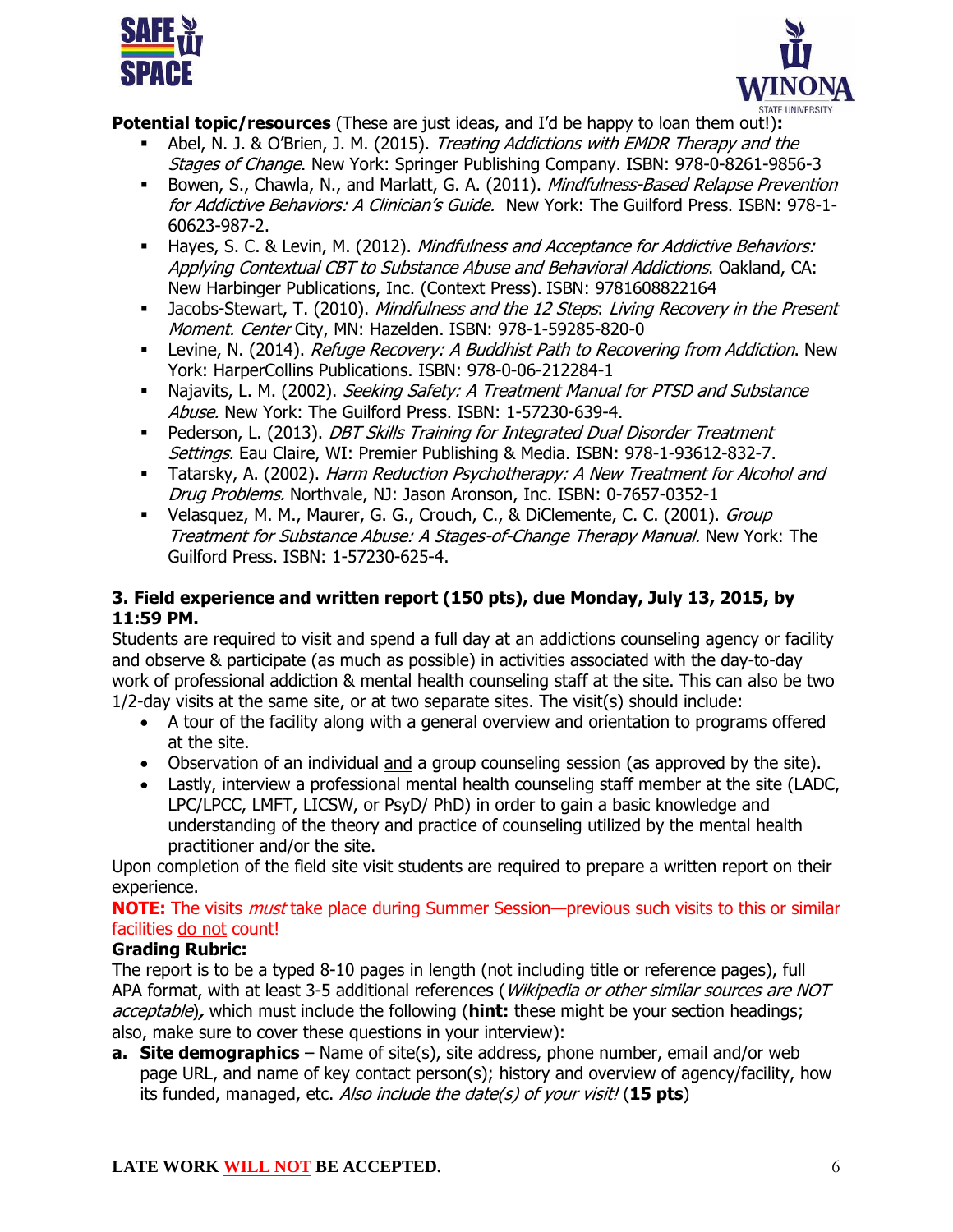



- **b. Description of clientele served agency** Describe the primary population served by the agency—race/ethnicity, SES status, criminal justice, others, etc. & how they are referred (**15 pts**)
- **c. Theoretical orientation(s) guiding clinical practice** Report must include perspectives of clinical staff, as well as professional research findings based on literature review (at least 3 references) completed by the student]; also (**15 pts**)
- **d. Treatment and intervention strategies** This includes structured groups, psychoeducational groups, peer support groups, individual counseling, family counseling, psychopharmacology interventions, etc.), average length of stay, and most common ethical and legal issues counselors face (**15 pts**)
- **e. How "dual disorders" clientele treated at this agency/facility** This should include mental health issues, trauma/PTSD, chronic pain, and so forth. (**15 pts**)
- **f. Ancillary Services** Describe continuing care ("aftercare") programming, specialty programs, wrap-around services provided, and how self-help groups and/or peer supports are utilized. (**15 pts**)
- **g. Student integration** How counseling theory utilized by agency/facility fits with student's personal addictions counseling theoretical orientation (**15 pts**)
- **h. Student site assessment** Student's assessment of the agency/facility's strengths and growth areas (i.e., what do they do well, where do they need to improve) (**15 pts**)
- **i. Summary** Overall impressions and summary of site visit (**15 pts**)
- **j.** Overall writing (punctuation, spelling, grammar, etc.) & APA format compliance (**15 pts**) **Total = 150 points**

# **4. Integrative personal theory & practice of addictions counseling paper (150 pts), due Monday, August 3, 2015, by 11:59 PM.**

An assimilative integration approach outlines "a strong grounding in one system of psychotherapy and a willingness to select (assimilate) practices and views from other systems" (Jones-Smith, 2012, p. 610). For this assignment, you will develop an *Integrative Personal* Theory and Practice of Addictions Counseling Paper outlining your philosophical underpinning (e.g., abstinence-based, harm reduction, etc.), primary theoretical orientation(s) (e.g.,

cognitive-behavioral, 12-Step, etc.), and the other models, theories, and/or approaches you will (or do) assimilate that compliment your primary approach and worldview**.**

This paper is to be written in APA style, 8-10 pages in length (no *abstract required; must* include title page and references, but these do not apply to page count), 3-5 additional references (*Wikipedia or other similar sources are NOT acceptable)*, and must include the following headings in the text, although not necessarily in this order:

- **a. Introduction/overview** Include brief descriptions and review of the literature related to the theory(ies) or model(s) that serve as your personal philosophy of addictions counseling. (**15 pts**)
- **b. Efficacy of the theory in practice** Discuss current research findings and professional literature on the effectiveness of this and the complimentary theories, models, or approaches you plan on assimilating as they relate to and/or inform the practice of addictions counseling. (**15 pts**)
- **c.** Group vs. individual approaches in addictions counseling Discuss the advantages/benefits/strengths and disadvantages/weaknesses/challenges associated with using these theoretical approaches and techniques in both group vs. individual addictions counseling. How will you integrate both individual and group therapy into your practice? (**15 pts**)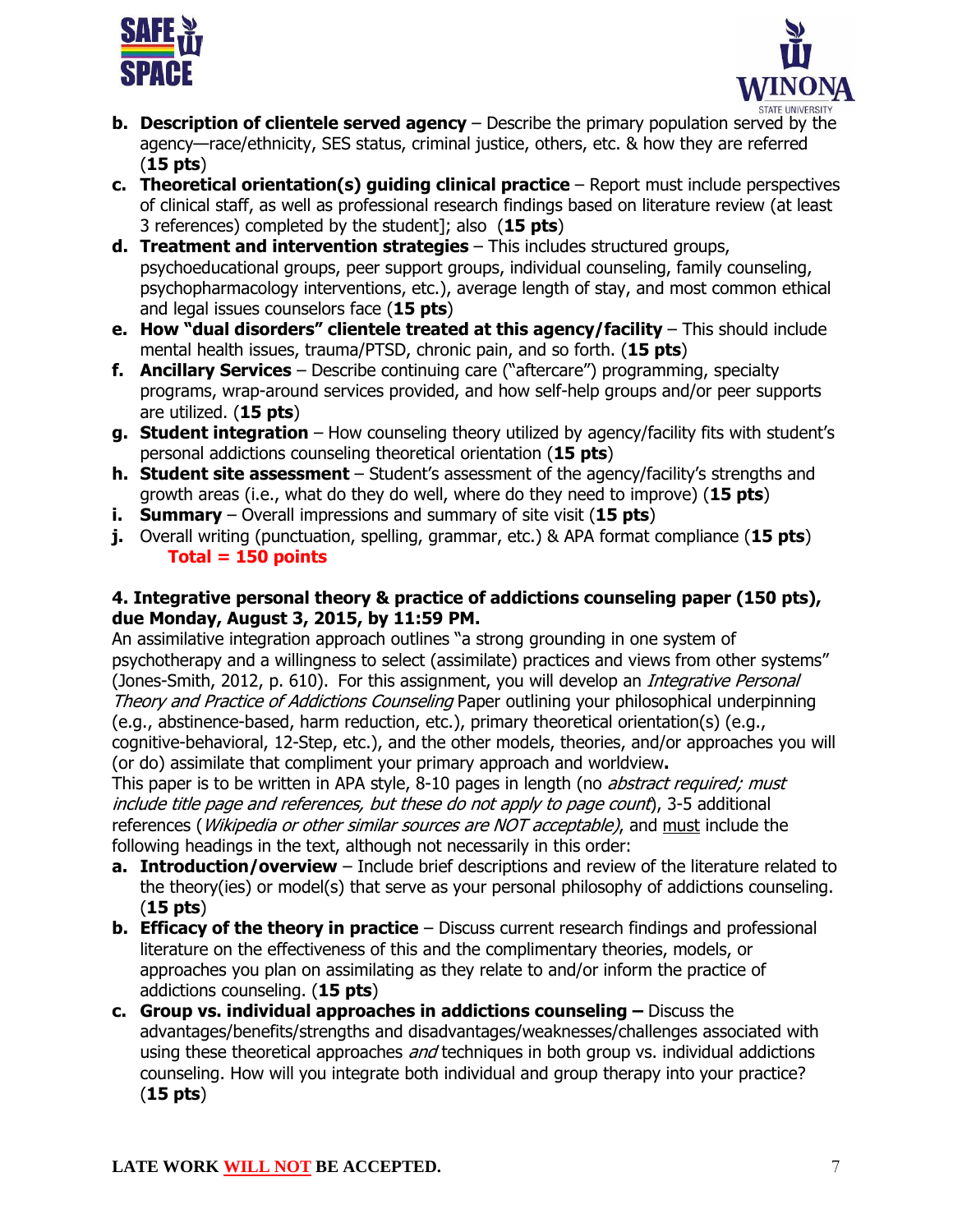



- **d. Student's perspective on how change occurs –** Discuss your personal perspective on how change occurs in addictions counseling, including insight- vs. action-oriented (intrinsic vs. extrinsic) counseling approaches in addictions counseling. Answer the basic question: Where does change begin (inside out or outside in) in addictions counseling? (**15 pts**)
- **e. Practice techniques –** Discuss the specific techniques associated you're your personal theory of addictions counseling along with indicators of successful application of the theories and techniques. (**15 pts**)
- **f.** Why a personal theory of addictions counseling is important Discuss the role a personal theory of addictions counseling plays in the day-to-day work of an addictions counselor. (**15 pts**)
- **g. Integrating addictions counseling and mental health counseling –** Compare and contrast your theoretical approach to addictions counseling with traditional mental health counseling. How does your personal theoretical approach to addictions counseling integrate with mental health counseling? What other programs (e.g., trauma, chronic pain, primary prevention, yoga, etc.,) would you like to integrate into your addictions counseling practice? (**15 pts**)
- **h. Multiculturalism & diversity –** Discuss your perspectives on diversity and multiculturalism, and how you will ? Which culturally-specific populations might you specialize in? (**15 pts**)
- **i. Summary** Include a synthesis of the previous topics you discussed throughout the paper. (**15 pts**)
- **j.** Overall writing (punctuation, spelling, grammar, etc.) & APA format compliance (**15 pts**) **TOTAL = 150 points**

# **APPENDIX A: STUDENT NOTICES**

# **POLICY ON LATE OR UNFINISHED ASSIGNMENTS**

Late work is not accepted except in extreme circumstances and with prior permission of instructor. **IMPORTANT:** A grade of Incomplete (I or IP) will not be awarded except under extraordinary circumstances such as prolonged illness. If such circumstances arise, it is the student's responsibility to notify the instructor immediately.

# **DIVERSITY & RESPECT**

Please read WSU's commitment to diversity, Growing a Vibrant Community of Diverse Learners, including the *Inclusive Excellence Syllabus Statement*, at: <http://www.winona.edu/diversity/estatement.asp>

**Diversity Statement:** This is meant to be a safe, welcoming, and inclusive classroom environment for students of all races, ethnicities, sexual orientations, gender identities/ variances, ages, religions, economic classes, and ability statuses. As such, you will be encouraged and challenged to use language and basic counseling techniques that are respectful, inclusive, representative and culturally appropriate.

**Students with Disabilities Notice:** Students with documented disabilities who may need accommodations, who have any medical emergency information the instructor should know of, or who need special arrangements in the event of an evacuation, should make an appointment with the instructor as soon as possible, no later than the 1st week of the term.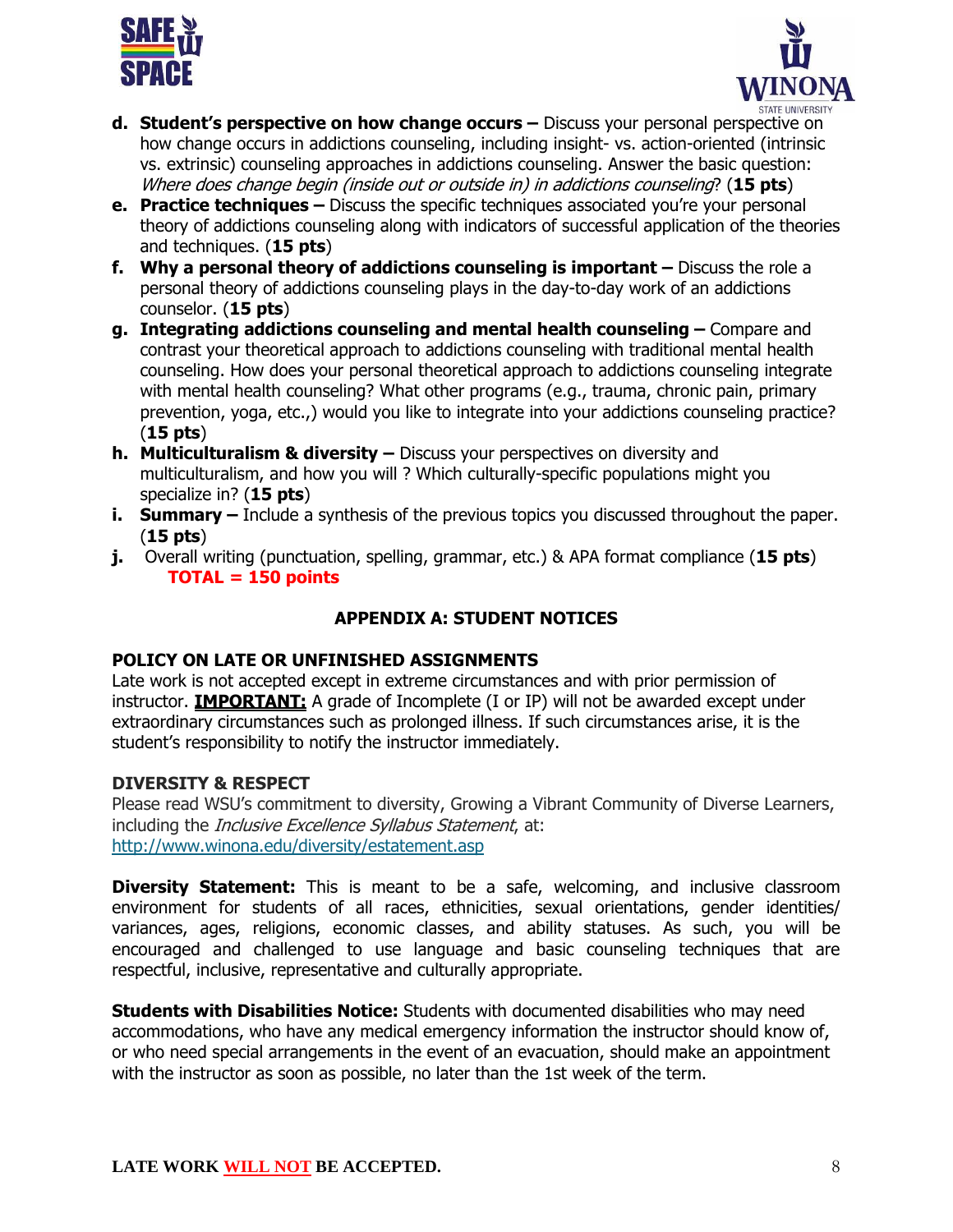



**Communication:** Chapter 9: Policies & Procedures (p. 47), of the *WSU Counselor Education* Department's Program Handbook, states: "Students are required to activate their Winona State University email account and to check their email regularly." This is the primary mode of communication, as well as assignment feedback provided via D2L, and it the each student's responsibility to monitor their WSU email account daily.

[http://www.winona.edu/counseloreducation/media/program\\_handbook\\_final\(2\).pdf](http://www.winona.edu/counseloreducation/media/program_handbook_final(2).pdf)

**Confidentiality Notice:** As a reminder, all information concerning clients, supervisees, and classmates must be kept confidential. Confidentiality is a crucial element in the counseling profession and should also be upheld with clients, supervisees, and peers. Any discussion should be conducted in such a manner that persons are protected by the limits of confidentiality. Confidentiality will be broken if there is evidence that you have been or pose a potential danger to others or if you break ethical or legal standards as established by the Counseling Profession. Be sure to respect confidentiality outside the class. Do not discuss classmates in public places where your conversation could be overheard. Do not discuss your classmates with persons outside the class such as spouses, family members, friends, etc.

# **ACADEMIC INTEGRITY POLICY**

Academic Integrity at Winona State University is based on honesty. The University requires that work produced by students represents their personal efforts and requires that they properly acknowledge the intellectual contributions of others. WSU students are required to adhere to the University's standards of academic integrity, available at: <http://www.winona.edu/sld/academicintegrity.asp>

**Academic Dishonesty:** Academic dishonesty is a basis for disciplinary action. Academic dishonesty includes, but is not limited to, activities such as cheating, using or purchasing "ghost-written" papers, and plagiarism (presenting as one's own the intellectual or creative accomplishments of another without giving credit to the source[s]). The faculty member, in whose course or under whose tutelage an act of academic dishonesty occurs, has the option of failing the students for the academic hours in question and may refer the case to other academic personnel for further action. Penalties for academic dishonesty may include expulsion from the university.

#### **Counselor Education Department Campus Resources:**

- Winona Campus: Nadia Miranda, Gildemeister Hall 132, (507) 457-5335, [Nmiranda@winona.edu](mailto:Nmiranda@winona.edu)
- Rochester Campus: Sue Parks, Room EA 201, (507) 285-7488 [Sparks@winona.edu](mailto:Sparks@winona.edu) **Graduate Studies Office:** 
	- Patricia Cichosz, Office Manager [pcichosz@winona.edu](mailto:pcichosz@winona.edu?subject=Graduate%20Studies) Bomsen Hall 210C, 507-457-5038, 507-457-5571 (fax)

#### **Other:**

**Advising, Career, Tutoring and Access Services** are all part of the Warrior Success Center. The mission of the Warrior Success Center (WSC) is to serve Winona State University students by providing free and accessible services and resources for student success.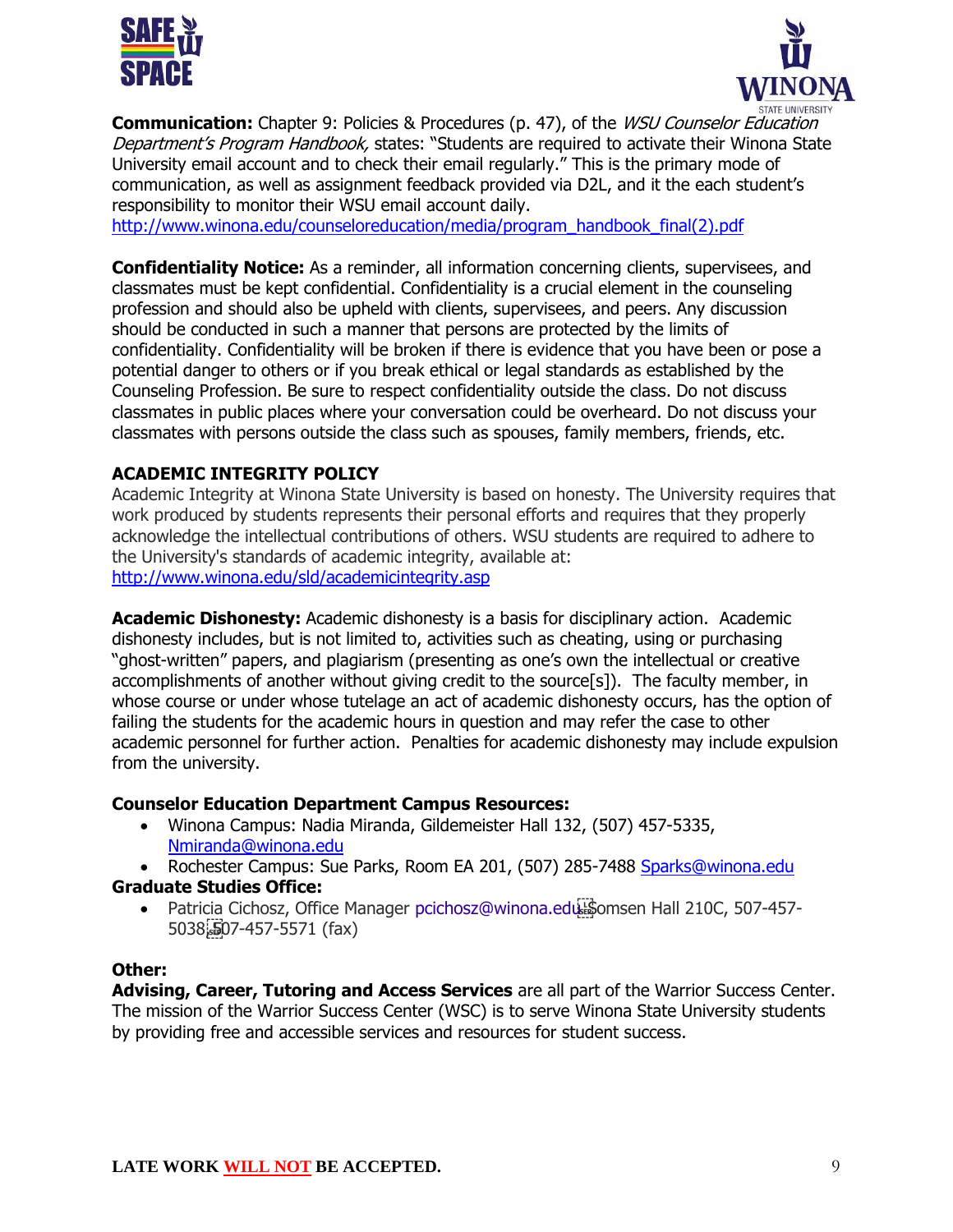



If you have a documented disability that requires accommodation, please let me know as soon as possible. For the WSU Accessibility Policies: <http://www.winona.edu/accessservices/gettingstarted.asp>

You can also contact Access Services.

- **Access Services**, Maxwell Hall 314, 507-457-5878. <http://www.winona.edu/accessservices/>
- **Advising Services**, Maxwell 314, 457-5878<http://www.winona.edu/advising/>
- **Alex Hines, Director of Inclusion & Diversity,** [AHines@winona.edu](mailto:AHines@winona.edu)
- **Career Services**, Maxwell Hall 314, 507-457-5878 <http://www.winona.edu/career/>
- **Counseling & Wellness Services,** Integrated Wellness Complex 222, 507-457-5330 <http://www.winona.edu/counselingservices/>
- **Dr. Dan Linton, LGBT Advocate,** PAC 207 [DLinton@winona.edu](mailto:DLinton@winona.edu)
- **Full Spectrum Gender & Sexuality Alliance**, [fullspectrum@winona.edu](mailto:fullspectrum@winona.edu) <https://www.facebook.com/WinonaGLBTA?fref=nf>
- **Inclusion and Diversity Office**, Kryzsko Commons Room 236, 457- 5595<http://www.winona.edu/inclusion-diversity/>
- **Knowledge, Empowerment, Advocacy, and Pluralism (KEAP) Diversity Resource Center,** Kryzsko Commons Room 162, [keapstudent@winona.edu](mailto:keapstudent@winona.edu)
- **Student Support Services** (Winona), Krueger Library 219, 507-457-5465 [www.winona.edu/studentsupportservices/](http://www.winona.edu/studentsupportservices/)
- **Student & Campus Services** (Rochester), UCR Room SS 128, 507-285-7100, [rochss@winona.edu,](mailto:rochss@winona.edu) [www.winona.edu/rochester](http://www.winona.edu/rochester)
- **TRiO Student Support Services**, Library 219, 507-457-5465 <http://www.winona.edu/studentsupportservices/>
- **Tutoring**, Library 220, 507-457-5878<http://www.winona.edu/tutoring/>
- **University Center Rochester Counseling Center,** SS 133, 507-285-7260 [www.rctc.edu/counseling\\_career\\_center](http://www.rctc.edu/counseling_career_center)
- **University Center Rochester Learning Center, 3rd floor Atrium Area, 507-285-7182** [www.roch.edu/learningcenter](http://www.roch.edu/learningcenter)
- **Writing Center,** Minné Hall 348, 507-457-5505<http://www.winona.edu/writingcenter/>

# **For additional information see:**

- WSU Counselor Education Program Student Handbook <http://catalog.winona.edu/index.php?catoid=11>
- WSU Graduate Catalog 2014-2015 at:<http://catalog.winona.edu/index.php?catoid=11>
- WSU Summer 2015 Academic Calendar at: [http://www.winona.edu/calendars/Media/20161\\_SUMMER\\_2015\\_Academic\\_Calendar.pdf](http://www.winona.edu/calendars/Media/20161_SUMMER_2015_Academic_Calendar.pdf)

# **Resources for APA style:**

- The Basics of APA a video tutorial, distinguishing key information in manual: <http://www.apastyle.org/learn/tutorials/basics-tutorial.aspx>
- The Online Writing Lab (OWL) at Purdue presents with an easily accessible list of information about specific topics (e.g., referencing books, headings) and a sample APA Paper: <https://owl.english.purdue.edu/owl/resource/560/01/>